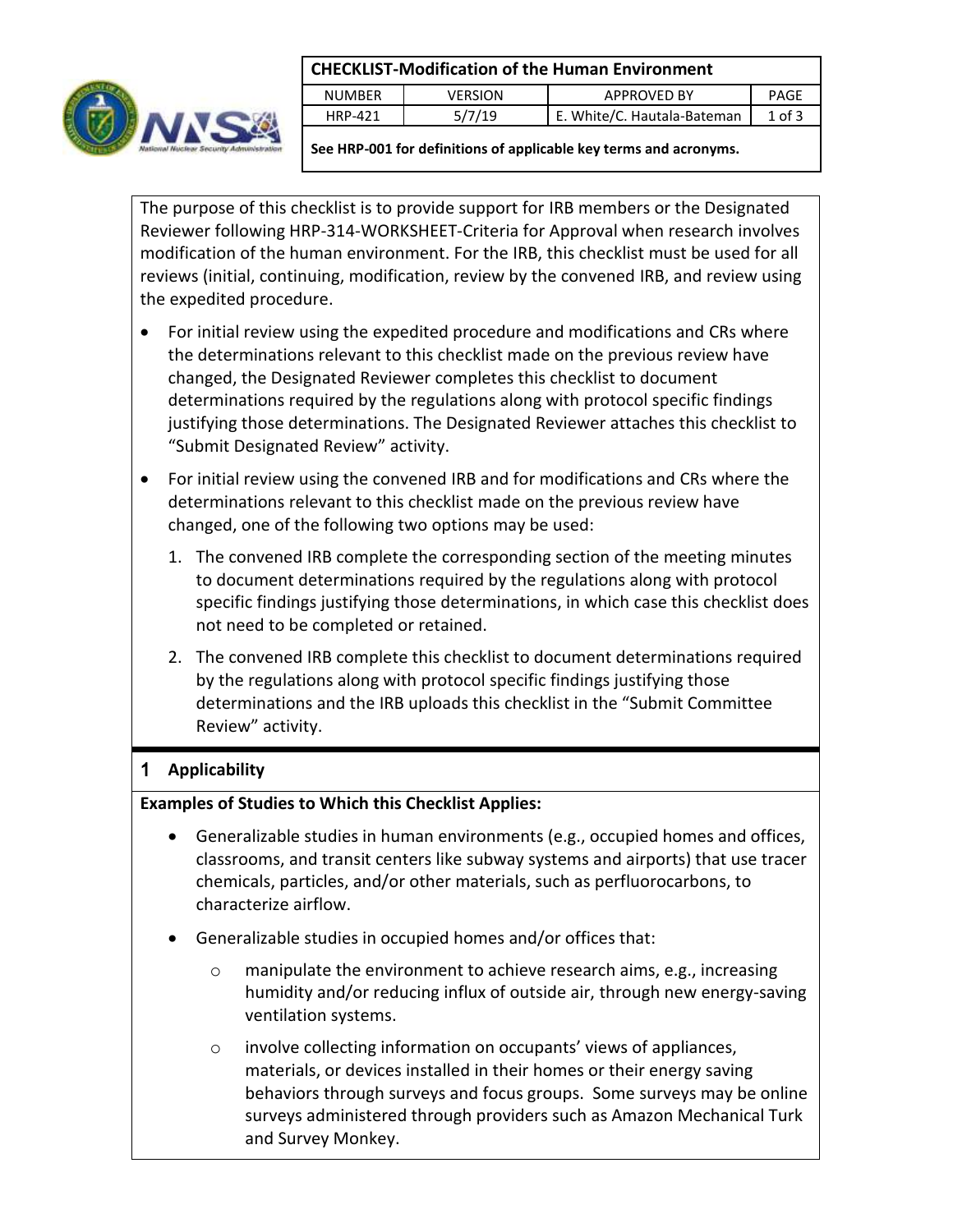### **CHECKLIST-Modification of the Human Environment**



|               |         | CHECKERT INDUMINUMENT OF GIC HUMINGH ENVIRONMENT |        |
|---------------|---------|--------------------------------------------------|--------|
| <b>NUMBER</b> | VERSION | <b>APPROVED BY</b>                               | PAGE   |
| HRP-421       | 5/7/19  | E. White/C. Hautala-Bateman                      | 2 of 3 |
|               |         |                                                  |        |

**See HRP-001 for definitions of applicable key terms and acronyms.**

### **What is DOE's philosophy regarding such studies?**

In all research, potential risks must be evaluated and mitigated to the extent practicable. When:

- a) people are included in research or experiments, voluntarily or involuntarily\* and/or
- b) people have their environment intentionally changed or manipulated for the purposes of the research, with or without their knowledge\*, and/or
- c) research can only be validly conducted with people present (other than those conducting the research), regardless of whether personally identifiable information is collected about them, the potential risks to those individuals must be considered by the appropriate IRB.

\*Typically researchers conduct the research and do not participate in the research, but when they do, the potential risks to the researchers must also be considered by the IRB.

| 2 Research Involving Modification of the Human Environment |  |
|------------------------------------------------------------|--|
| (Check if "Yes". All must be checked or completed.)        |  |

| Is there is a compelling and credible case for anyone not on the research team to<br>be present during the experiment?<br>Provide any supporting comments:                                                                                                                                                                                              |  |
|---------------------------------------------------------------------------------------------------------------------------------------------------------------------------------------------------------------------------------------------------------------------------------------------------------------------------------------------------------|--|
| There are no other ways to achieve the research aims.<br>Provide any supporting comments:                                                                                                                                                                                                                                                               |  |
| All the risks and discomforts have been identified and considered. For example:<br>All chemicals/materials to be used have been evaluated for potential<br>human health and safety effects;<br>All devices have had appropriate safety testing;<br>$\bullet$<br>Other potential risks have been identified in the population group(s) to be<br>exposed. |  |
| Provide any supporting comments:                                                                                                                                                                                                                                                                                                                        |  |
| Appropriate mitigations have been taken to minimize the risks, and risks are<br>considered minimal for all involved.<br>Provide any supporting comments:                                                                                                                                                                                                |  |
| Those involved in the study, but not part of the research staff, will be informed of<br>the research (unless the IRB waive consent).<br>Provide any supporting comments:                                                                                                                                                                                |  |
| Subjects can "opt out" if they wish without any repercussions.                                                                                                                                                                                                                                                                                          |  |